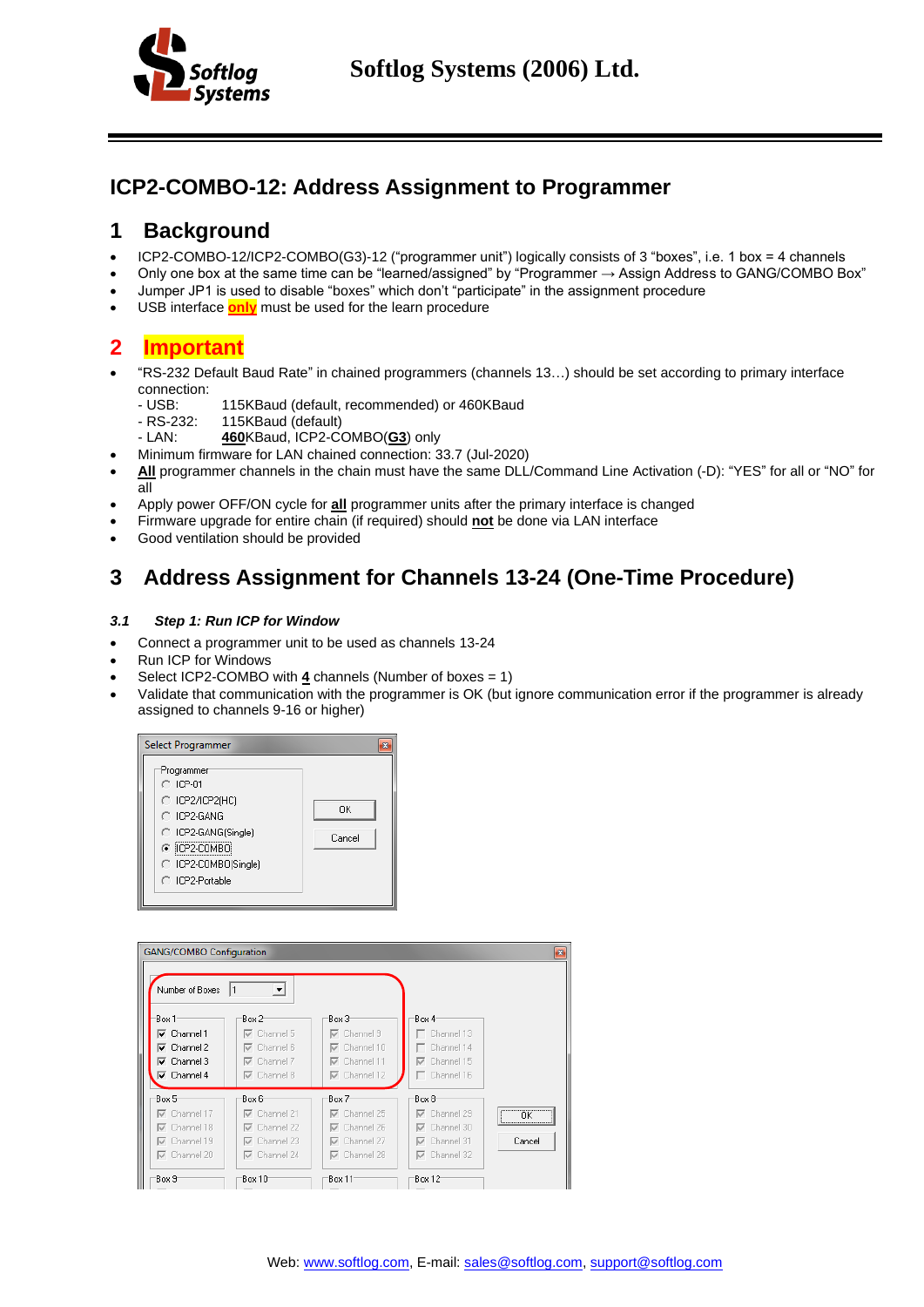### *3.2 Step 2: Assign new box number for channels 9-12*

- Insert jumpers JP1 to disable channels 1-4 and 5-8
- ATTENTION: If "USB" LED is not ON then contact Softlog Systems (don't continue, workaround is required)



• Enter Programmer → Assign Address to GANG/COMBO Box: - set "RS-232 Default Baud Rate" as shown below - press BoxAddress BoxAddress=**6**

| Press a button to assign the Address <sup>.</sup>                                                                                                                            |                   |                   |                   |  |  |
|------------------------------------------------------------------------------------------------------------------------------------------------------------------------------|-------------------|-------------------|-------------------|--|--|
| BoxAddress = 1                                                                                                                                                               | $BoxAddress = 2$  | $BoxAddress = 3$  | BoxAddress =      |  |  |
| BoxAddress = 5                                                                                                                                                               | $BoxAddress = 6$  | BoxAddress = 7    | BoxAddress = 8    |  |  |
| BoxAddress = 9                                                                                                                                                               | BoxAddress = 10   | BoxAddress = 11   | BoxAddress = 12   |  |  |
| BoxAddress = 13                                                                                                                                                              | $BoxAddress = 14$ | $BoxAddress = 15$ | $BoxAddress = 16$ |  |  |
| RS-232 Default Baud Rate (select before pressing BoxAddress) <sup>.</sup><br>115 KB aud - standard setting<br>460 KBaud - required for ICP2-COMBO(G3) LAN chained connection |                   |                   |                   |  |  |
| Close                                                                                                                                                                        |                   |                   |                   |  |  |

- Remove jumpers JP1
- **IMPORTANT:** Turn power OFF and then ON

### *3.3 Step 3: Assign new box number for channels 5-8*

• Insert jumpers JP1 to disable channels 1-4 and 9-12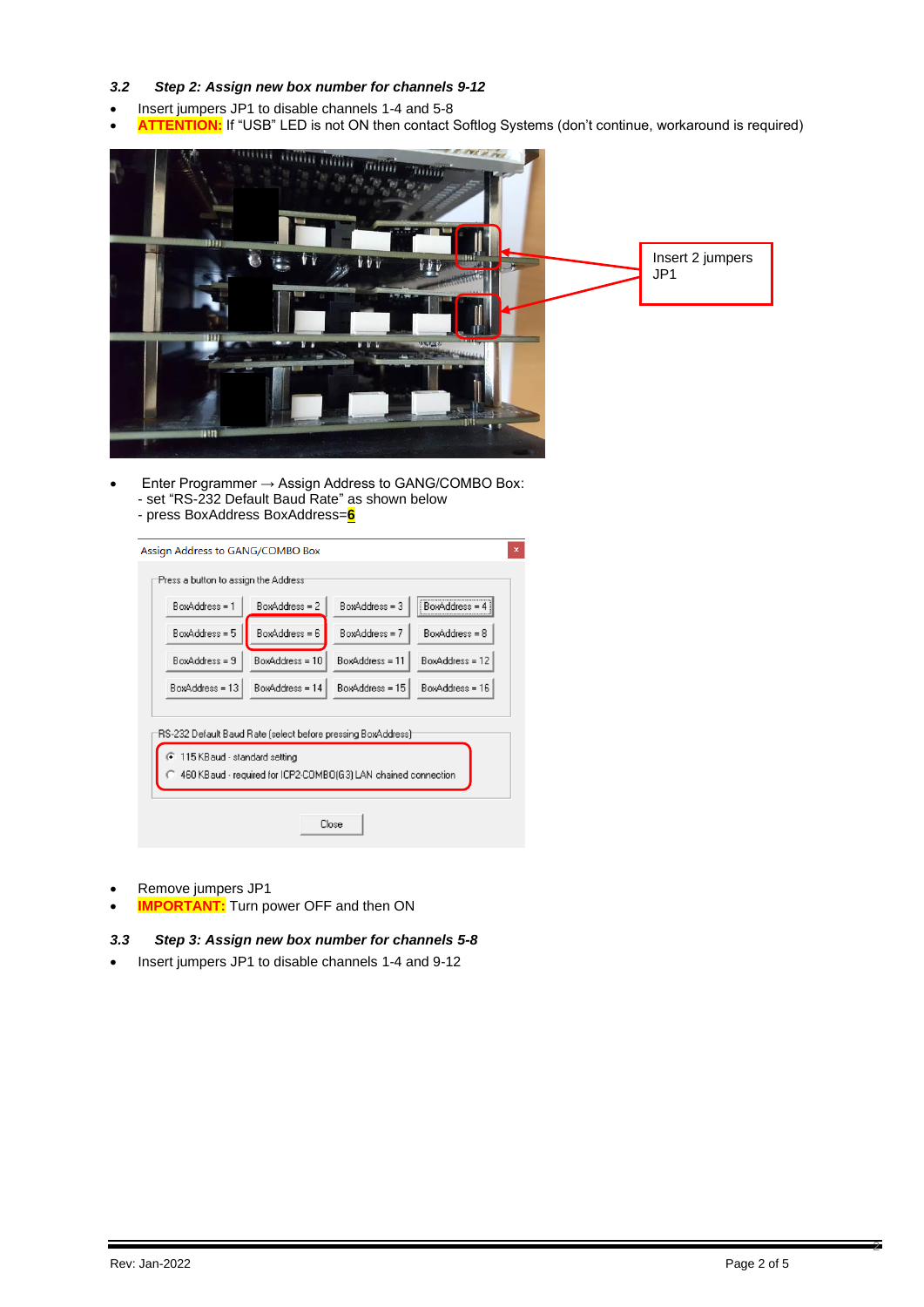

Enter Programmer  $\rightarrow$  Assign Address to GANG/COMBO Box: - set "RS-232 Default Baud Rate" as shown below - press BoxAddress=**5**

|                                                                                                                                                                      | Assign Address to GANG/COMBO Box<br>$\mathbf{x}$ |                                                   |                   |                   |  |
|----------------------------------------------------------------------------------------------------------------------------------------------------------------------|--------------------------------------------------|---------------------------------------------------|-------------------|-------------------|--|
|                                                                                                                                                                      |                                                  | Press a button to assign the Address <sup>.</sup> |                   |                   |  |
|                                                                                                                                                                      | BoxAddress = 1                                   | BoxAddress = 2                                    | BoxAddress = 3    | <b>BoxAddress</b> |  |
|                                                                                                                                                                      | BoxAddress = 5                                   | BoxAddress = 6                                    | $BoxAddress = 7$  | BoxAddress = 8    |  |
|                                                                                                                                                                      | BoxAddress = 9                                   | $BoxAddress = 10$                                 | $BoxAddress = 11$ | BoxAddress = 12   |  |
|                                                                                                                                                                      | BoxAddress = 13                                  | BoxAddress = 14                                   | BoxAddress = 15   | BoxAddress = 16   |  |
| RS-232 Default Baud Rate (select before pressing BoxAddress)<br>115 KB aud - standard setting<br>G<br>460 KBaud - required for ICP2-COMBO(G3) LAN chained connection |                                                  |                                                   |                   |                   |  |
| Close                                                                                                                                                                |                                                  |                                                   |                   |                   |  |

- Remove jumpers JP1
- **IMPORTANT:** Turn power OFF and then ON

### *3.4 Step 4: Assign new box number for channels 1-4*

• Insert jumpers JP1 to disable channels 5-8 and 9-12



• Enter Programmer → Assign Address to GANG/COMBO Box: - set "RS-232 Default Baud Rate" as shown below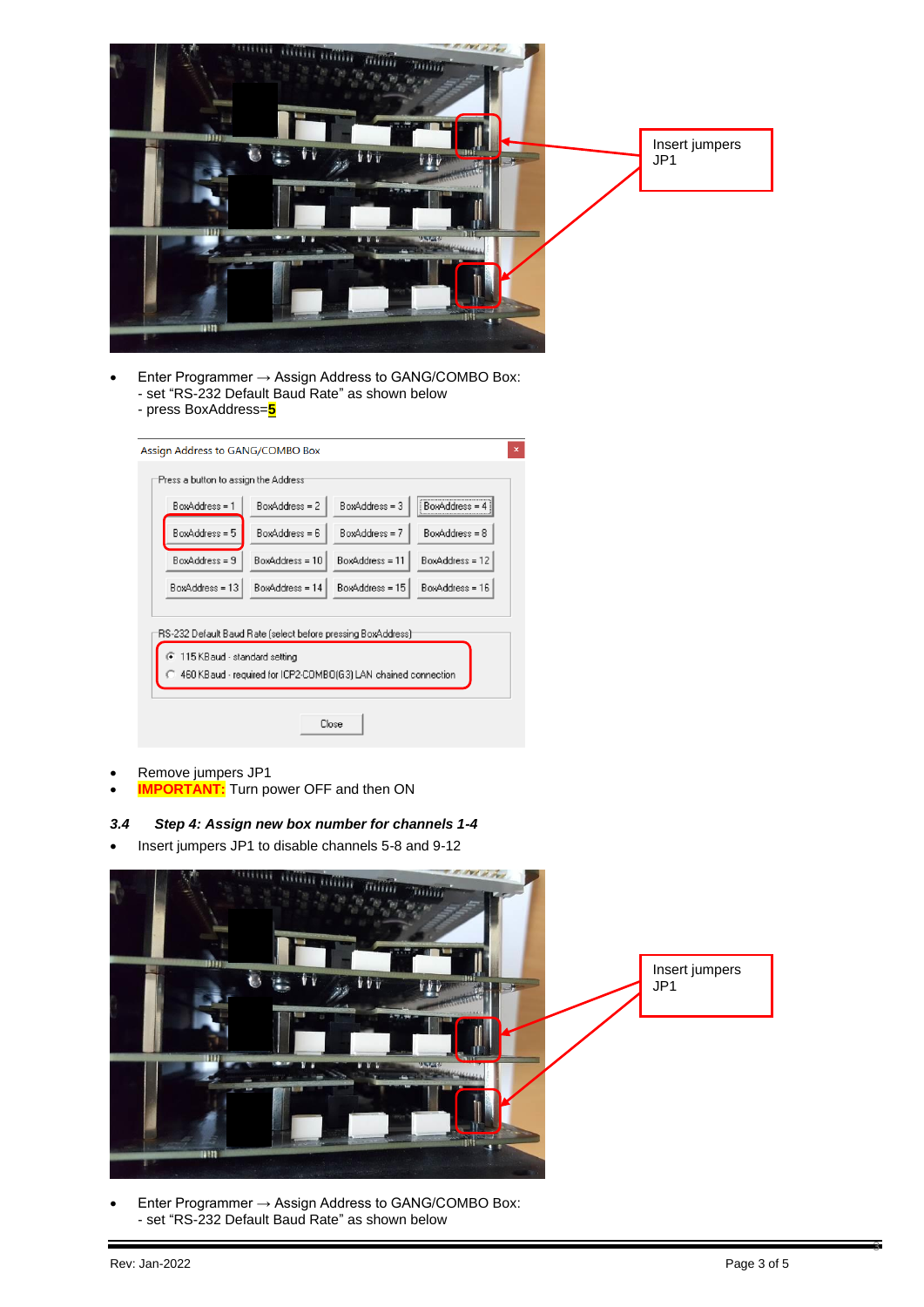- press BoxAddress = **4**

| $\mathsf{x}$<br>Assign Address to GANG/COMBO Box                                                 |  |  |  |  |  |
|--------------------------------------------------------------------------------------------------|--|--|--|--|--|
| Press a button to assign the Address <sup>.</sup>                                                |  |  |  |  |  |
| BoxAddress = 3<br>BoxAddress =<br>$BoxAddress = 2$<br>BoxAddress = 1                             |  |  |  |  |  |
| $BoxAddress = 5$<br>BoxAddress = 7<br>$BoxAddress = 6$<br>BoxAddress = 8                         |  |  |  |  |  |
| $BoxAddress = 9$<br>BoxAddress = 10<br>BoxAddress = 11<br>BoxAddress = 12                        |  |  |  |  |  |
| $BoxAddress = 13$<br>BoxAddress = 14<br>BoxAddress = 15<br>$BoxAddress = 16$                     |  |  |  |  |  |
| RS-232 Default Baud Rate (select before pressing BoxAddress) <sup>.</sup>                        |  |  |  |  |  |
| 115 KB aud - standard setting<br>460 KB aud - required for ICP2-COMBO(G3) LAN chained connection |  |  |  |  |  |
| Close                                                                                            |  |  |  |  |  |

#### *3.5 Step 4: Remove all jumpers JP1*

- Remove all jumpers JP1
- **IMPORTANT:** Turn power OFF and then ON
- Place sticker **"Unit No.2 / Channels 13-24 / Baud Rate 115KBaud"** on programmer unit number 2

## **4 Address Assignment for Channels 25-36, 37-48 and 49-60**

- Repeat paragraph [2](#page-0-0) above for more channels if required as follows:
	- channels 25-35 as boxes 7,8 and 9
	- channels 36-48 as boxes 10,11 and 12
	- channels 49-60 as boxes 13,14 and 15

### **5 Chain Connection**

- **IMPORTANT:** apply power OFF/ON cycle after the assignment operations above
- Connect RS-232 output of programmer 1 (channels 1-12) to RS-232 input of programmer 2 (channels 13-24)

| <b>Net (as from Master)</b> | <b>Programmer Unit 1:</b><br><b>Connector DIN-64</b> | <b>Programmer Unit 2:</b><br><b>Connector DIN-64</b> |  |
|-----------------------------|------------------------------------------------------|------------------------------------------------------|--|
| GND ISO                     | A2 or/and B2                                         | A2 or/and B2                                         |  |
| RS-232 (TX)                 | B4 (CHAIN 232 TXD ISO)                               | B3 (PC TXD ISO)                                      |  |
| RS-232 (RX)                 | A4 (CHAIN 232 RXD ISO)                               | A3 (PC RXD ISO)                                      |  |

• If required: connect RS-232 output of programmer 2 (channels 13-24) to RS-232 input of programmer 3 (channels 25- 36)

| <b>Net (as from Master)</b> | <b>Programmer Unit 2:</b><br><b>Connector DIN-64</b> | <b>Programmer Unit 3:</b><br><b>Connector DIN-64</b> |  |
|-----------------------------|------------------------------------------------------|------------------------------------------------------|--|
| <b>GND ISO</b>              | A2 or/and B2                                         | A2 or/and B2                                         |  |
| RS-232 (TX)                 | B4 (CHAIN 232 TXD ISO)                               | B3 (PC TXD ISO)                                      |  |
| RS-232 (RX)                 | A4 (CHAIN 232 RXD ISO)                               | A3 (PC RXD ISO)                                      |  |

• Select ICP2-COMBO mode (parallel programming): Programmer → Select Programmer → ICP2-COMBO